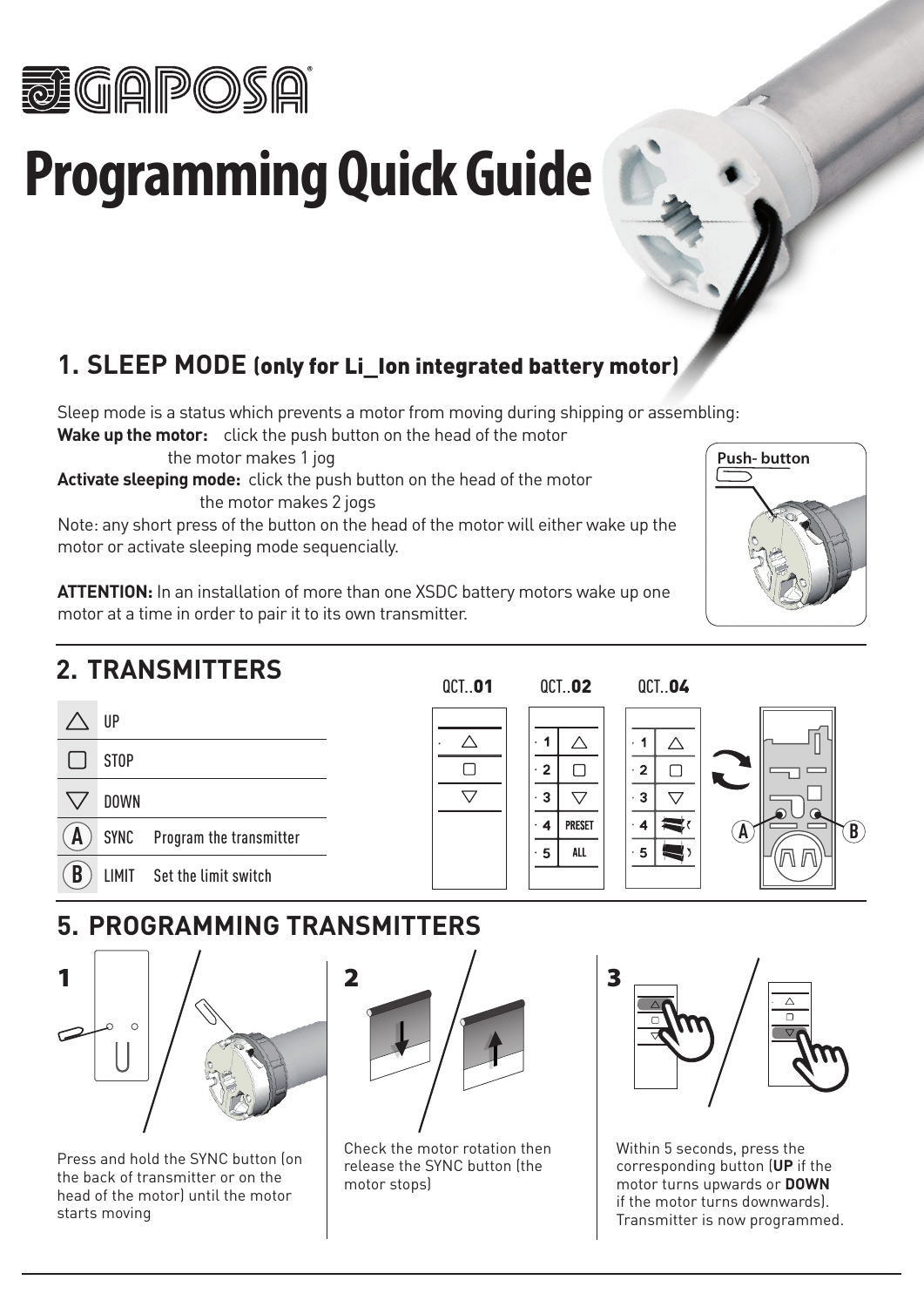# **3. SETTING THE LIMITS INDIVIDUALLY**

If the limits need to be changed after the initial limit setting procedure, it is possible to change the limit positions individually. One limit can be set without the other limit needing to be set. The motor can be in any postion to initiate the procedure.



From any point between the existing limits, press and hold both the LIMIT button and the UP button until the motor makes a breif jog.

**Note: During "limit setting mode" the operations are in "deadman control" (The UP and DOWN buttons must be held down in order for the motor to move.)**

#### **TO CHANGE THE DOWN LIMIT:**

1



From any point between the existing limits, press and hold both the LIMIT button and the DOWN button until the motor makes a breif jog. Note: during "limit setting mode" the operations are in "deadman control" (The UP and DOWN buttons must be held DOWN inorder to move the motor.).

# **4. SETTING THE INTERMEDIATE POSITION**



Stop the shade in the desired intermediate position



Press both the UP and DOWN buttons simultaneously until the motor makes a brief jog in both directions. The intermediate position has been set.

# **5. RECALLING THE INTERMEDIATE POSITION**



Press and hold the STOP button for at least 3 seconds: the shade will move to the intermediate position.

### **6. ERASING THE INTERMEDIATE POSITION**



Press both the UP and DOWN buttons simultaneously until the motor makes a brief jog in both directions.



Press and hold the DOWN botton until the desired new DOWN limit

is reached.

Press and hold the UP botton until the desired new UP limit

is reached.



Press the STOP button to set the limit. The motor makes a brief jog to confirm. The new up limit is set.



Press the STOP button to set



3